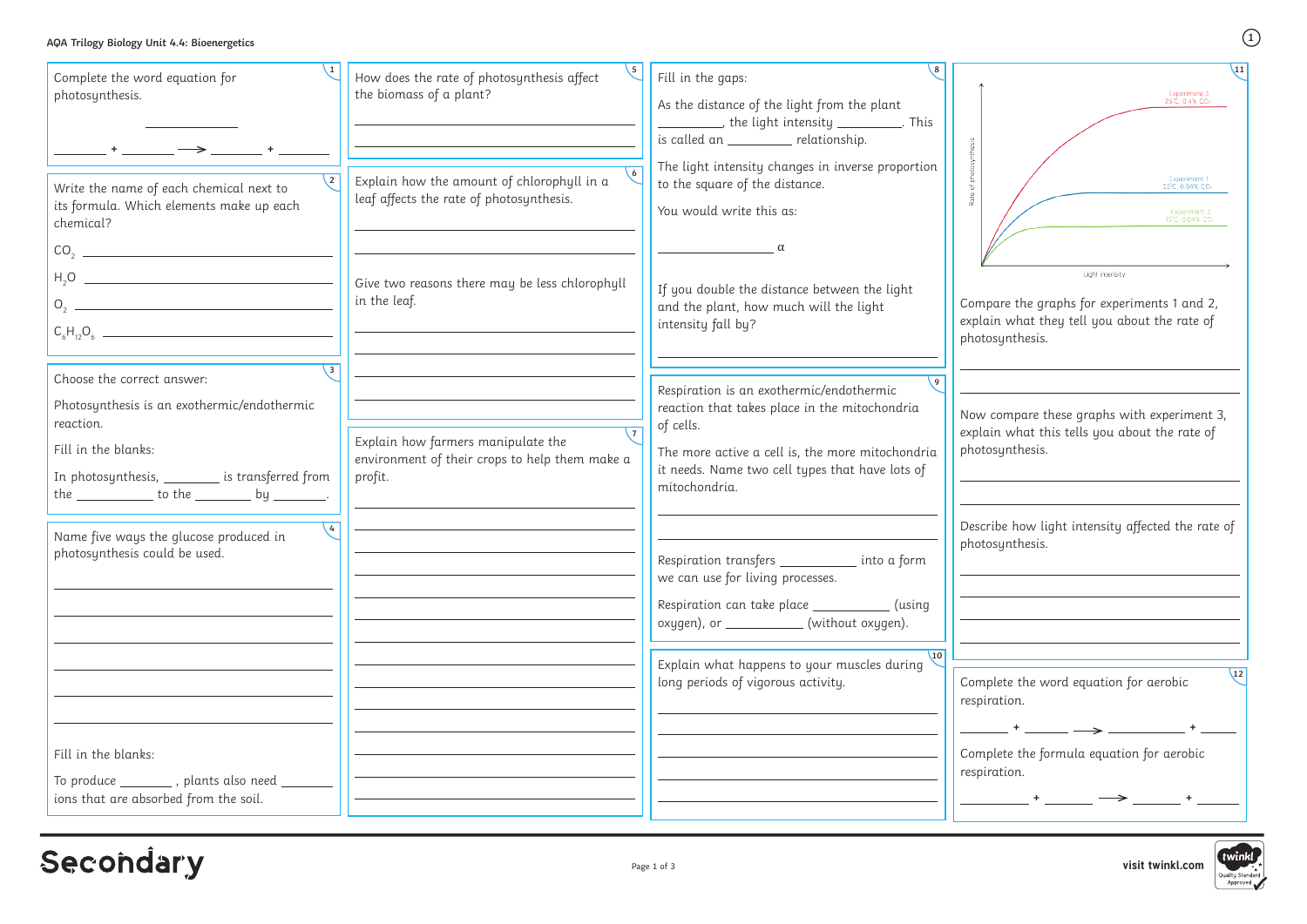**visit twinkl.com**

### **AQA Trilogy Biology Unit 4.4: Bioenergetics <sup>2</sup>**

| $\sqrt{13}$<br>What happens to the waste lactic acid<br>produced during anaerobic respiration?<br>What is the oxygen debt? | 16<br>Explain what happens to your heart rate<br>when you exercise.                                                     | $\sqrt{18}$<br>When does anaerobic respiration happen?<br>The<br>in t<br>to i<br>into<br>Complete the word equation for anaerobic<br>respiration in muscles.<br>Why is anaerobic respiration not as efficient as<br>aerobic respiration? |
|----------------------------------------------------------------------------------------------------------------------------|-------------------------------------------------------------------------------------------------------------------------|------------------------------------------------------------------------------------------------------------------------------------------------------------------------------------------------------------------------------------------|
| How does your body clear the oxygen debt?                                                                                  |                                                                                                                         |                                                                                                                                                                                                                                          |
|                                                                                                                            | $\sqrt{17}$<br>The illustration shows a method for<br>investigating the effect of light intensity on<br>photosynthesis. | 19<br>Respiration is an exothermic/endothermic<br>reaction that takes place in the mitochondria of<br>cells.                                                                                                                             |
| $\sqrt{14}$<br>Explain what happens to your breathing rate<br>when you exercise.                                           |                                                                                                                         | The more active a cell is, the more mitochondria<br>it needs. Name two cell types that have lots of<br>mitochondria.<br>Wh<br>ma                                                                                                         |
|                                                                                                                            | How could you measure the rate of<br>photosynthesis using this equipment?                                               | Respiration transfers ________ into a form we<br>Wh<br>can use for living processes.<br>Respiration can take place ____________ (using<br>oxygen), or ____________ (without oxygen).                                                     |
| $\sqrt{15}$<br>Complete the word equation for anaerobic                                                                    | What is the independent variable in this<br>experiment and what additional equipment<br>would you need to measure it?   | 20<br>Exp<br>What happens to the waste lactic acid<br>wh<br>produced during anaerobic respiration?                                                                                                                                       |
| respiration in plant and yeast cells.                                                                                      |                                                                                                                         |                                                                                                                                                                                                                                          |
| What is anaerobic respiration in yeast called?                                                                             | We often add a heat shield to the apparatus                                                                             | What is the oxygen debt?                                                                                                                                                                                                                 |
| Why does this process have economic<br>importance?                                                                         | shown, what is the purpose of this?                                                                                     | How does your body clear the oxygen debt?                                                                                                                                                                                                |
|                                                                                                                            |                                                                                                                         |                                                                                                                                                                                                                                          |

## Secondary

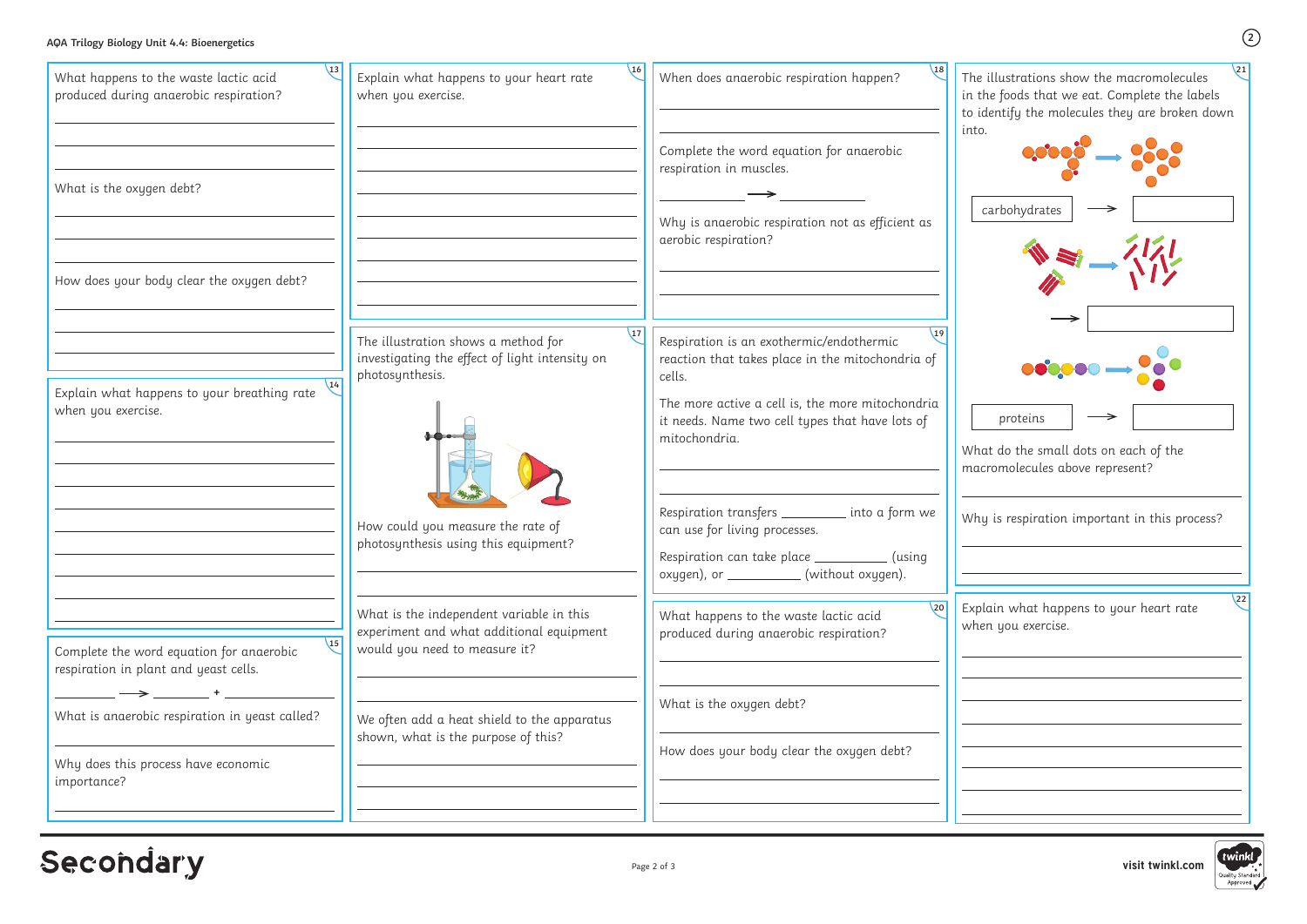



| $\sqrt{23}$<br>Give three reasons why organisms need<br>energy.                                                                                                                                                    | $\sqrt{25}$<br>Draw a line on the graph to show how<br>temperature affects the rate of photosynthesis. | 26<br>Draw a line on the graph to show<br>how carbon dioxide affects the rate of<br>photosynthesis. | 27<br>Draw a line on the graph to show how light<br>intensity affects the rate of photosynthesis. |
|--------------------------------------------------------------------------------------------------------------------------------------------------------------------------------------------------------------------|--------------------------------------------------------------------------------------------------------|-----------------------------------------------------------------------------------------------------|---------------------------------------------------------------------------------------------------|
|                                                                                                                                                                                                                    | <b>Temperature</b>                                                                                     | <b>Carbon Dioxide</b>                                                                               | Light                                                                                             |
| What is metabolism?                                                                                                                                                                                                | Photosynthesis<br>Ъp                                                                                   | Photosynthesis                                                                                      | Photosynthesis<br>ЪĻ                                                                              |
| Metabolism includes the synthesis of new<br>molecules. Complete the sentences to identify<br>some of the molecules that are made in plant<br>and/or animal cells.<br>Glucose is converted to $\_\_$                | Rate<br>Temperature                                                                                    | ჼ<br>Rate<br><b>Carbon Dioxide Concentration</b>                                                    | Rate<br>Intensity of Light                                                                        |
| and ___________.<br>2. Glycerol and ___________ molecules of fatty<br>acid are used to form $\_\_\_\_\_\_\_\_\_$ .<br>Glucose and ____________ ions are used to<br>3.<br>form ____________, which are used to form | Explain how temperature affects the rate of<br>photosynthesis.                                         | Describe how carbon dioxide affects the rate of<br>photosynthesis.                                  | Describe how light intensity affects the rate of<br>photosynthesis.                               |
| What happens to excess proteins in the body?                                                                                                                                                                       |                                                                                                        |                                                                                                     |                                                                                                   |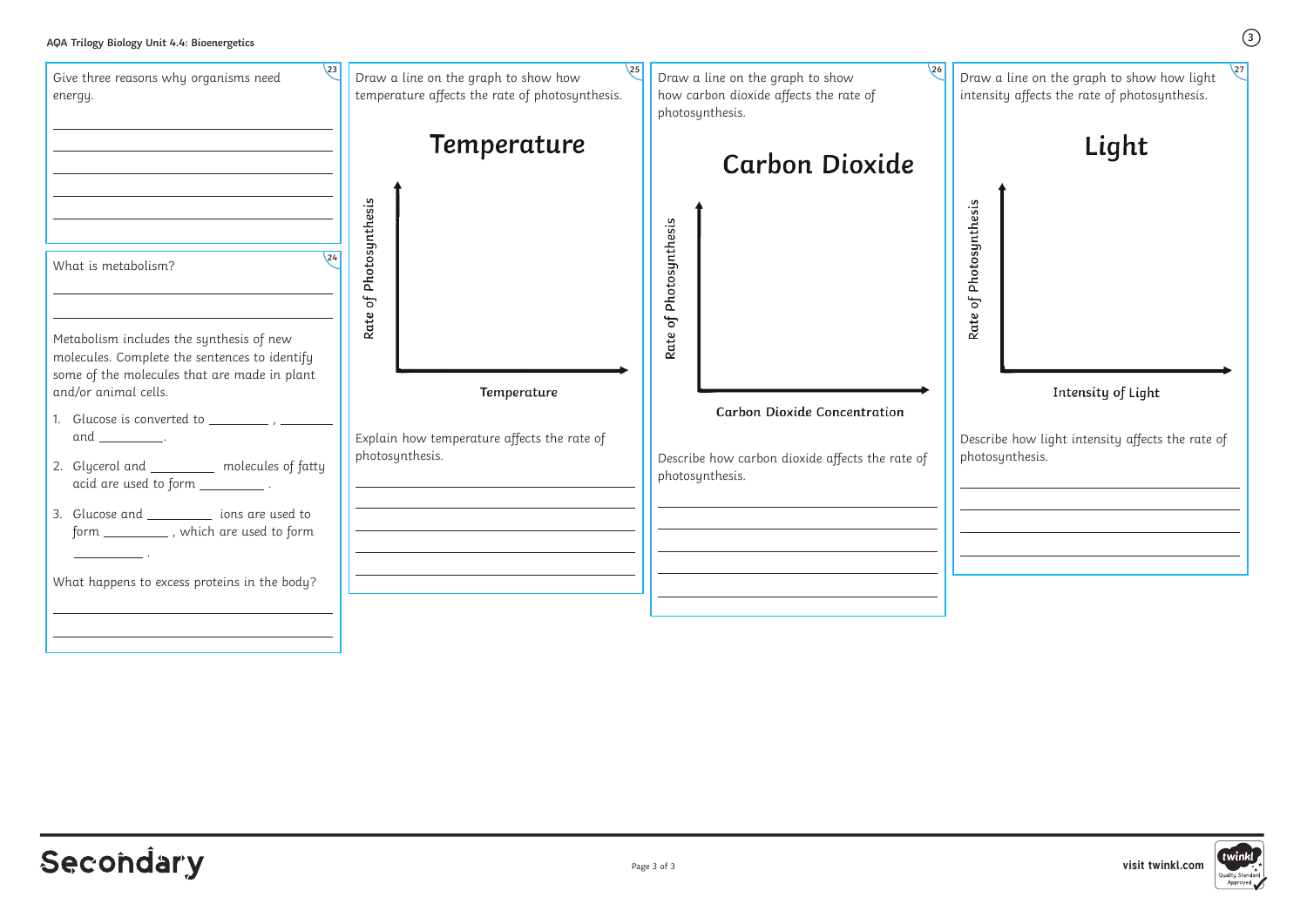| Complete the word equation for<br>photosynthesis.<br>sunlight                                                         | $5^{\circ}$<br>How does the rate of photosynthesis affect<br>the biomass of a plant?                                                                                                                                            | Fill in the gaps:<br>As the distance of the light from the plant<br>increases, the light intensity decreases. This is                                                                                            |  |
|-----------------------------------------------------------------------------------------------------------------------|---------------------------------------------------------------------------------------------------------------------------------------------------------------------------------------------------------------------------------|------------------------------------------------------------------------------------------------------------------------------------------------------------------------------------------------------------------|--|
| carbon dixoide + water $\longrightarrow$ oxygen + glucose                                                             | The more photosynthesis, the more biomass the<br>plant makes, so the faster it grows.                                                                                                                                           | called an <i>inverse</i> relationship.                                                                                                                                                                           |  |
| $\overline{2}$<br>Write the name of each chemical next to<br>its formula. Which elements make up each<br>chemical?    | 6 <sup>6</sup><br>Explain how the amount of chlorophyll in a<br>leaf affects the rate of photosynthesis.<br>The less chlorophyll in a leaf, the less                                                                            | The light intensity changes in inverse proportion<br>to the square of the distance.<br>You would write this as:                                                                                                  |  |
| CO <sub>2</sub> carbon dioxide - carbon and oxygen                                                                    | photosynthesis.                                                                                                                                                                                                                 | light intensity $\alpha$<br>distance <sup>2</sup>                                                                                                                                                                |  |
| $H2O$ water - hydrogen and oxygen<br>O <sub>2</sub> oxygen                                                            | Give two reasons there may be less chlorophyll<br>in the leaf.                                                                                                                                                                  | If you double the distance between the light<br>and the plant, how much will the light<br>intensity fall by?                                                                                                     |  |
| $C_{6}H_{12}O_{6}$ glucose - carbon, hydrogen, oxygen                                                                 | If the plant has diseases, like tobacco<br>mosaic virus or rose black spot.                                                                                                                                                     | $\frac{1}{4}$                                                                                                                                                                                                    |  |
| Choose the correct answer:<br>Photosynthesis is an exothermic/endothermic<br>reaction.                                | 2. If the plant does not have enough minerals,<br>like magnesium.                                                                                                                                                               | Respiration is an exothermic/endothermic<br>reaction that takes place in the mitochondria of<br>cells.                                                                                                           |  |
| Fill in the blanks:<br>In photosynthesis, energy is transferred from<br>the environment to the chloroplasts by light. | Explain how farmers manipulate the<br>environment of their crops to help them make a<br>profit.                                                                                                                                 | The more active a cell is, the more mitochondria<br>it needs. Name two cell types that have lots of<br>mitochondria.                                                                                             |  |
| Name five ways the glucose produced in<br>photosynthesis could be used.<br>1. For respiration.                        | Famers control the temperature and levels<br>of light and carbon dioxide to get the fastest<br>possible rates of photosynthesis. This means<br>that they produce bigger crops, faster.<br>They have to use expensive monitoring | muscle cells, sperm cells, ciliated epithelial<br>cells, phloem companion cells<br>Respiration transfers energy into a form we can<br>use for living processes.<br>Respiration can take place aerobically (using |  |
| 2. Converted into insoluble starch for storage.<br>3. Used to produce fat or oil for storage.                         | equipment, electricity, and gas to maintain the                                                                                                                                                                                 | oxygen), or anaerobically (without oxygen).                                                                                                                                                                      |  |
| 4. Used to produce cellulose, which<br>strengthens the cell wall.<br>5. Used to produce amino acids for protein       | optimum conditions. However, they need less<br>staff, the crops are clean and soil free, they can<br>use land where the ground is poor, turnover of<br>crops is quicker, and the crops are larger.                              | $\sqrt{10}$<br>Explain what happens to your muscles during<br>long periods of vigorous activity.                                                                                                                 |  |
| synthesis<br>Fill in the blanks:<br>To produce <b>proteins</b> , plants also need nitrate                             | Farmers balance the cost of the systems they<br>use against the increased income from more<br>harvests of larger crops each year.                                                                                               | There is a build up of lactic acid which<br>contributes to muscle fatigue.<br>Muscles stop contracting effectively.                                                                                              |  |
| ions that are absorbed from the soil.                                                                                 |                                                                                                                                                                                                                                 | An oxygen debt is created.                                                                                                                                                                                       |  |

### **Secondary**



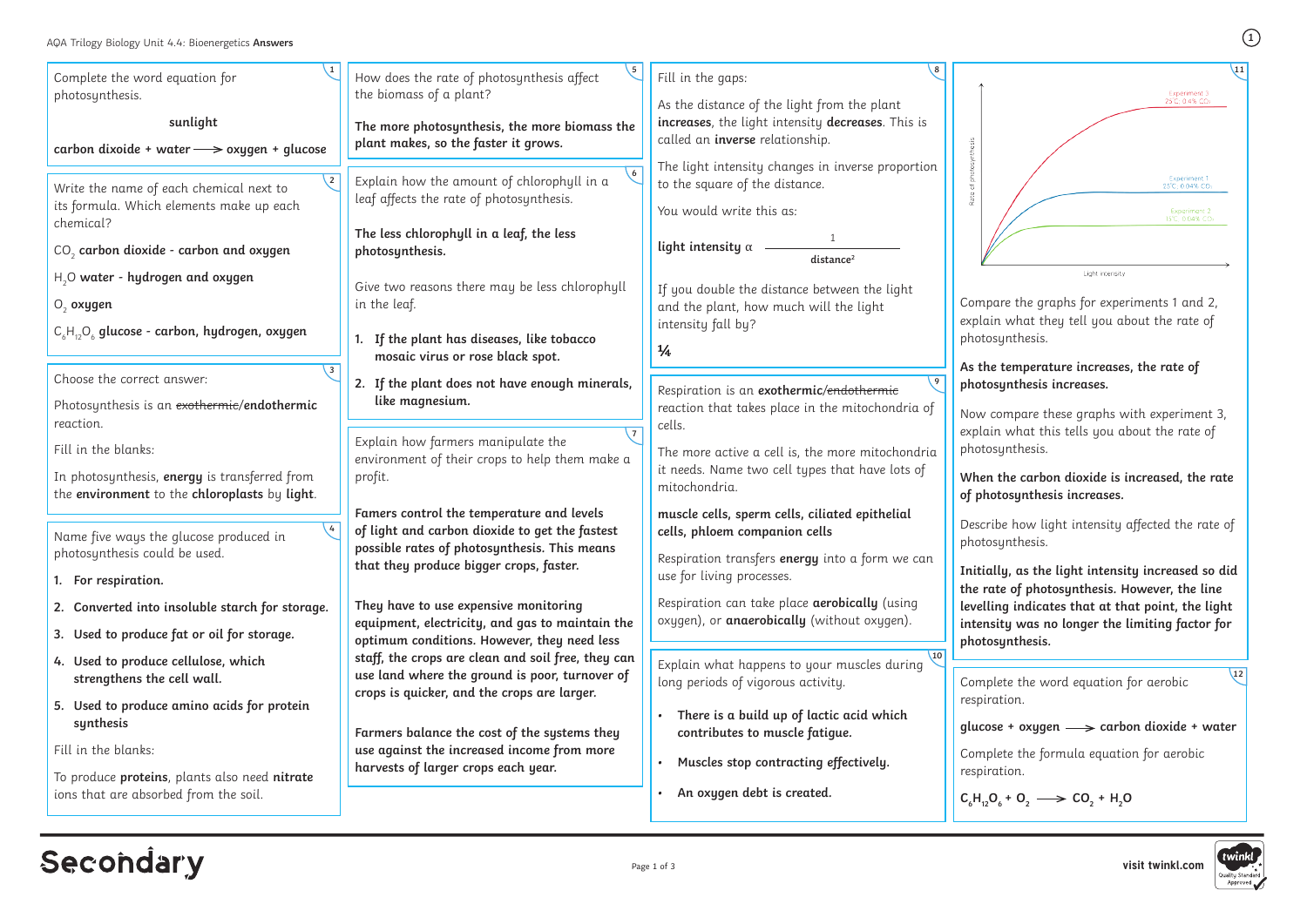Explain what happens to your breathing rate when you exercise. **• Your breathing rate and breath volume increase. • The rate at which oxygen is brought into your body is increased. • The rate at which carbon dioxide is removed is increased. • This means more oxygen is available to be transported to cells for respiration.** Complete the word equation for anaerobic respiration in plant and yeast cells. **glucose → ethanol + carbon dioxide** What is anaerobic respiration in yeast called? **fermentation** Why does this process have economic importance? **Is it used to make alcohol and bread.** Explain what happens to your heart rate when you exercise. **• Your heart rate increases so that more oxygenated blood is carried to your muscles. • Therefore, more oxygen and glucose reach the cells. • The rate of respiration can increase to transfer more energy for muscle contraction. • Carbon dioxide is removed from the muscles at a faster rate.** When does anaerobic respiration happen? **13 16 18 When your body can't supply oxygen to the muscles fast enough.** Complete the word equation for anaerobic respiration in muscles. **glucose → lactic acid** Why is anaerobic respiration not as efficient as aerobic respiration? **The glucose molecules are not completely broken down, so much less energy is transferred.** What happens to the waste lactic acid produced during anaerobic respiration? **It is transported to the liver where it is converted back to glucose.** What is the oxygen debt? **The amount of extra oxygen the body needs after exercise to oxidise the lactic acid.** How does your body clear the oxygen debt? **You keep a higher breath volume and breathing rate after exercise. 14 15** The illustration shows a method for investigating the effect of light intensity on photosynthesis. How could you measure the rate of photosynthesis using this equipment? **Count the number of bubbles released in a given time (e.g. per minute).** What is the independent variable in this experiment and what additional equipment would you need to measure it? **Distance of the lamp from the pondweed, measured using a ruler or tape measure.** We often add a heat shield to the apparatus shown, what is the purpose of this? **To absorb any heat given off by the lamp so that we can control the temperature of the pondweed 17** into. Respiration is an **exothermic**/endothermic reaction that takes place in the mitochondria of cells. The more active a cell is, the more mitochondria it needs. Name two cell types that have lots of mitochondria. **muscle cells, sperm cells, ciliated epithelial cells, phloem companion cells** Respiration transfers **energy** into a form we can use for living processes. Respiration can take place **aerobically** (using oxygen), or **anaerobically** (without oxygen). **19** What happens to the waste lactic acid produced during anaerobic respiration? **It is transported to the liver where it is converted back to glucose.** What is the oxygen debt? **The amount of extra oxygen the body needs after exercise to oxidise the lactic acid.** How does your body clear the oxygen debt? **You keep a higher breath volume and breathing rate after exercise. 20**